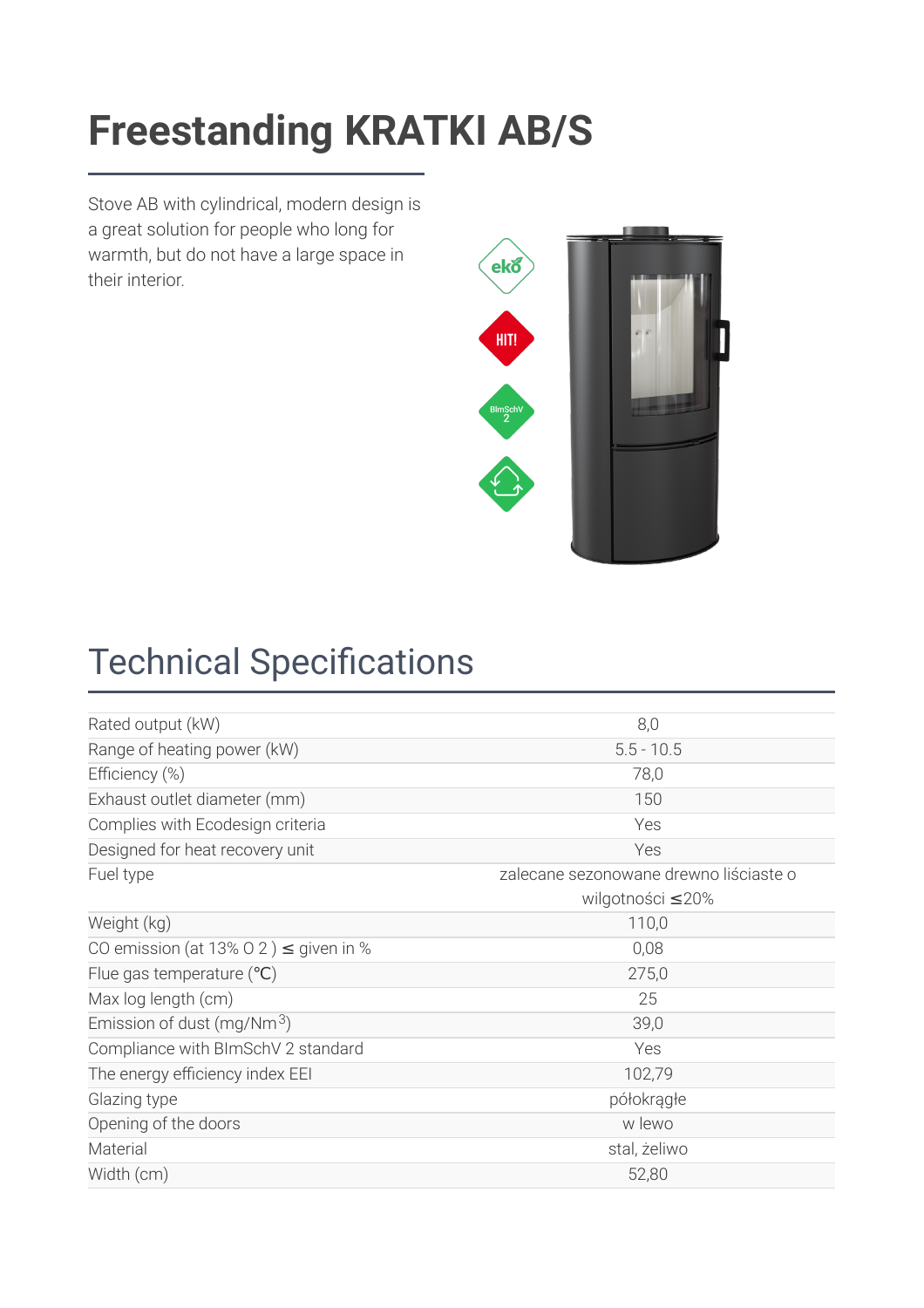| Height (cm)                                | 105,20    |
|--------------------------------------------|-----------|
| Depth (cm)                                 | 42,20     |
| External air inlet                         | Yes       |
| The liner of the combustion chamber        | Yes       |
| Ashpan                                     | Yes       |
| Decorative printed glass                   | <b>No</b> |
| ASDP - automatic control of the air supply | <b>No</b> |
| <b>Turbine TURBOFAN</b>                    | <b>No</b> |
| Water panel                                | No        |

### Features

#### **MAXIMUM USE OF ENERGY**

The body and the front of the insert are resistant to high temperatures thanks to the high quality steel used in production.

Full combustion on the dust thanks to two deflectors (steel and Acumotte) extending the exhaust path.

Triple system of combustion chamber's air venting: primary air - secondary air supplied under the grate through holes in a back wall. Additionally clean glass system designed (air curtain).

Efficient burning process & maintaining of temperature to keep the warmth for longer thanks to lining of combustion chamber with Acumotte - heat accumulating material which raises the temperature in the combustion chamber.

Built-in fi 100 external air intake which provides air supply from the outside directly into the hearth which results in better combustion and better comfort of usage.

#### **SAFETY AT THE HIGHEST LEVEL**

Perfect tightness thanks to the solid welds made in a noble gas shielding.

All steel elements are laser cut and bent on CNC bending machines.

Front is equipped with a heat-resistant ceramics that can withstand temperatures up to 800oC.

#### **CONVENIENT TO USE**

Movable grate and ashpan enables to clean the insert.

Reduced soot deposition through a system of pure glass (air curtain).

Elegant and comfortable sliding handle.

It can be used in a various mounting conditions thanks to adjustable exhaust outlet: on the back or top of the stove (for back exhaust outlet installation purchase of top plate cover is required).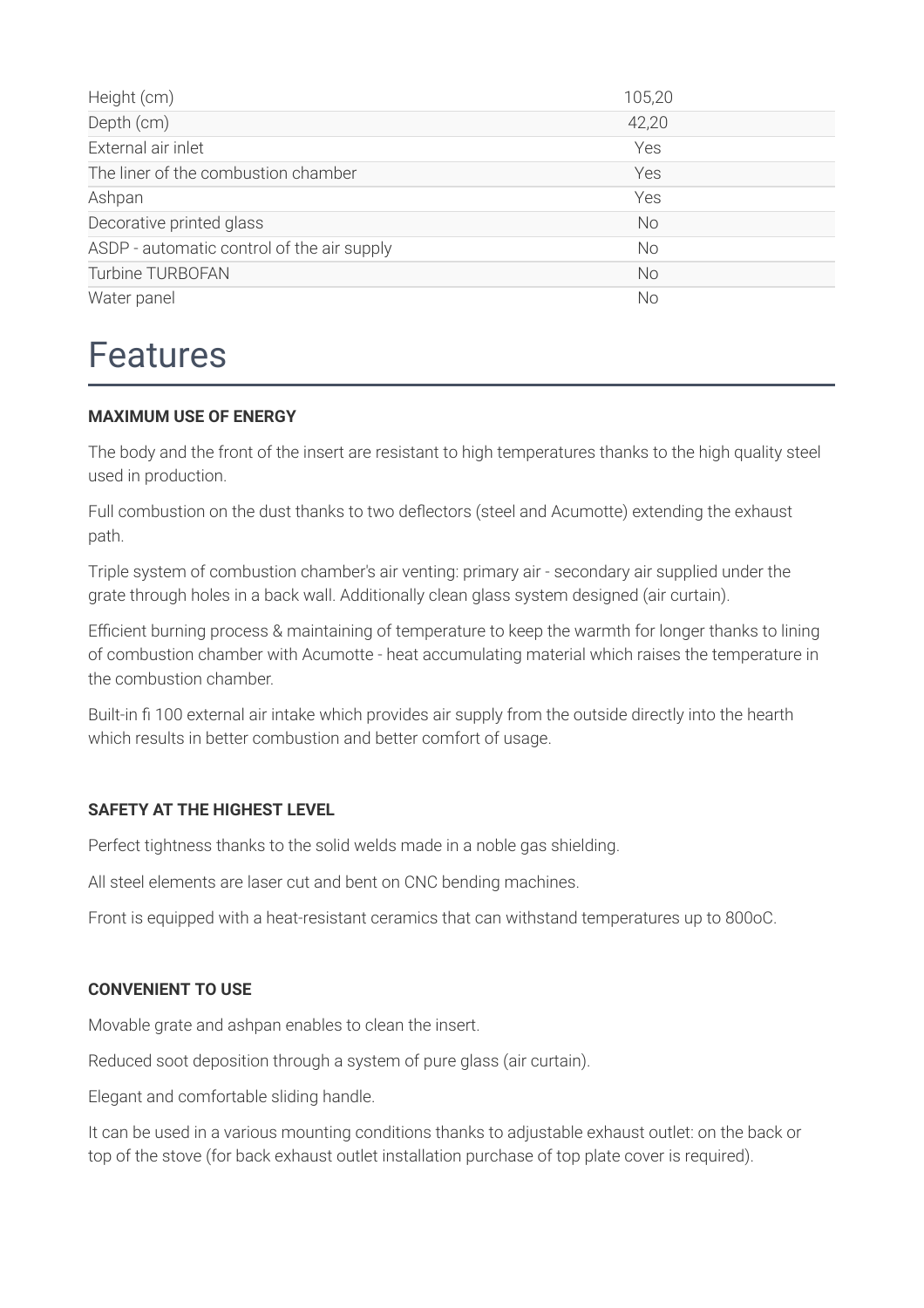#### **MODERN DESIGN**

The chamber below the furnaces is equipped with a mechanism push to open - press to open.

Improved vision of the fire thanks to the curved glass

5 year warranty.

# Technical drawing



## Additional options



Top plate cover for STOVE AB S and stoves THOR, THOR/VIEW, FALCON, FALCON/VIEW

20,00 zł